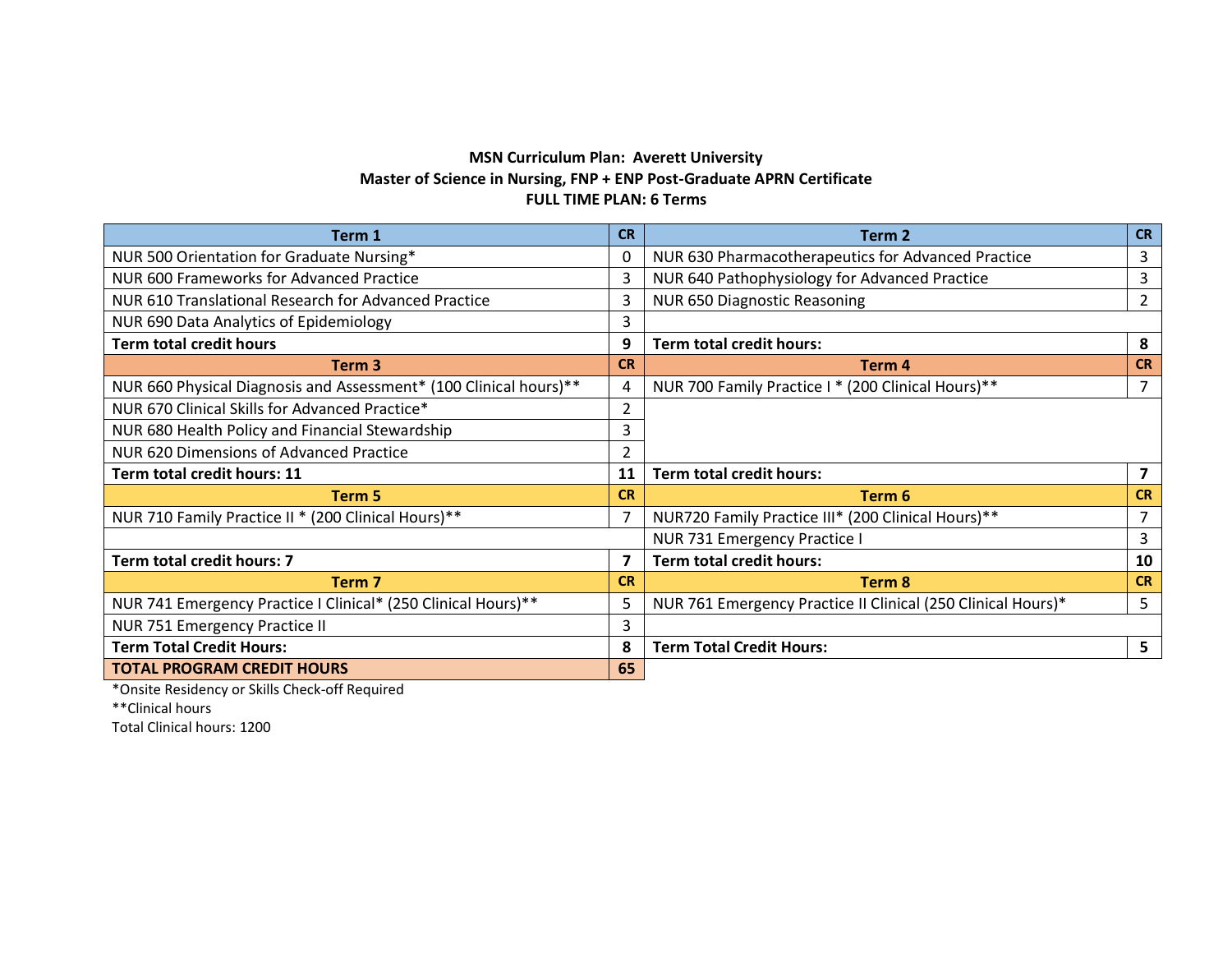## **MSN Curriculum Plan: Averett University Master of Science in Nursing, FNP PART TIME PLAN: 7 Terms**

| Term 1                                               | <b>CR</b>      | Term 2                                                                | <b>CR</b>      |
|------------------------------------------------------|----------------|-----------------------------------------------------------------------|----------------|
| NUR 500 Orientation for Graduate Nursing*            | $\mathbf 0$    | NUR 630 Pharmacotherapeutics for Advanced Practice                    | 3              |
| NUR 600 Frameworks for Advanced Practice             | 3              | NUR 640 Pathophysiology for Advanced Practice                         | 3              |
| NUR 690 Data Analytics of Epidemiology               | 3              |                                                                       |                |
| NUR 610 Translational Research for Advanced Practice | 3              |                                                                       |                |
| <b>Term Total Credit Hours:</b>                      | 9              | <b>Term Total Credit Hours:</b>                                       | 6              |
| Term 3                                               | <b>CR</b>      | Term 4                                                                | <b>CR</b>      |
| NUR 620 Dimensions of Advanced Practice              | $\overline{2}$ | NUR 660 Physical Diagnosis and Assessment*                            | 4              |
| <b>NUR650 Diagnostic Reasoning</b>                   | $\overline{2}$ | NUR 670 Clinical Skills for Advanced Practice* (100 Clinical Hours)** | $\overline{2}$ |
|                                                      |                | NUR 680 Health Policy & Financial Stewardship                         | 3              |
| <b>Term Total Credit Hours:</b>                      | 4              | <b>Term Total Credit Hours:</b>                                       | 9              |
| Term 5                                               | <b>CR</b>      | Term 6                                                                | <b>CR</b>      |
| NUR 700 Family Practice 1* (200 Clinical Hours)**    | 7              | NUR 710 Family Practice I* (200 Clinical Hours)**                     | $\overline{7}$ |
| <b>Term Total Credit Hours:</b>                      | 7              | <b>Term Total Credit Hours:</b>                                       | 7              |
| Term <sub>7</sub>                                    | <b>CR</b>      |                                                                       |                |
| NUR 720 Family Practice III* (200 Clinical Hours)**  | 7              |                                                                       |                |
| <b>Term Total Credit Hours: 7</b>                    | 7              |                                                                       |                |
| <b>TOTAL PROGRAM CREDIT HOURS</b>                    | 49             |                                                                       |                |

\*Onsite Residency or Skills Check-off Required

\*\*Clinical hours

\*\*\*Please note that students in the part-time plan may incur additional fees due to the extended length of the program.

Total Clinical hours: 700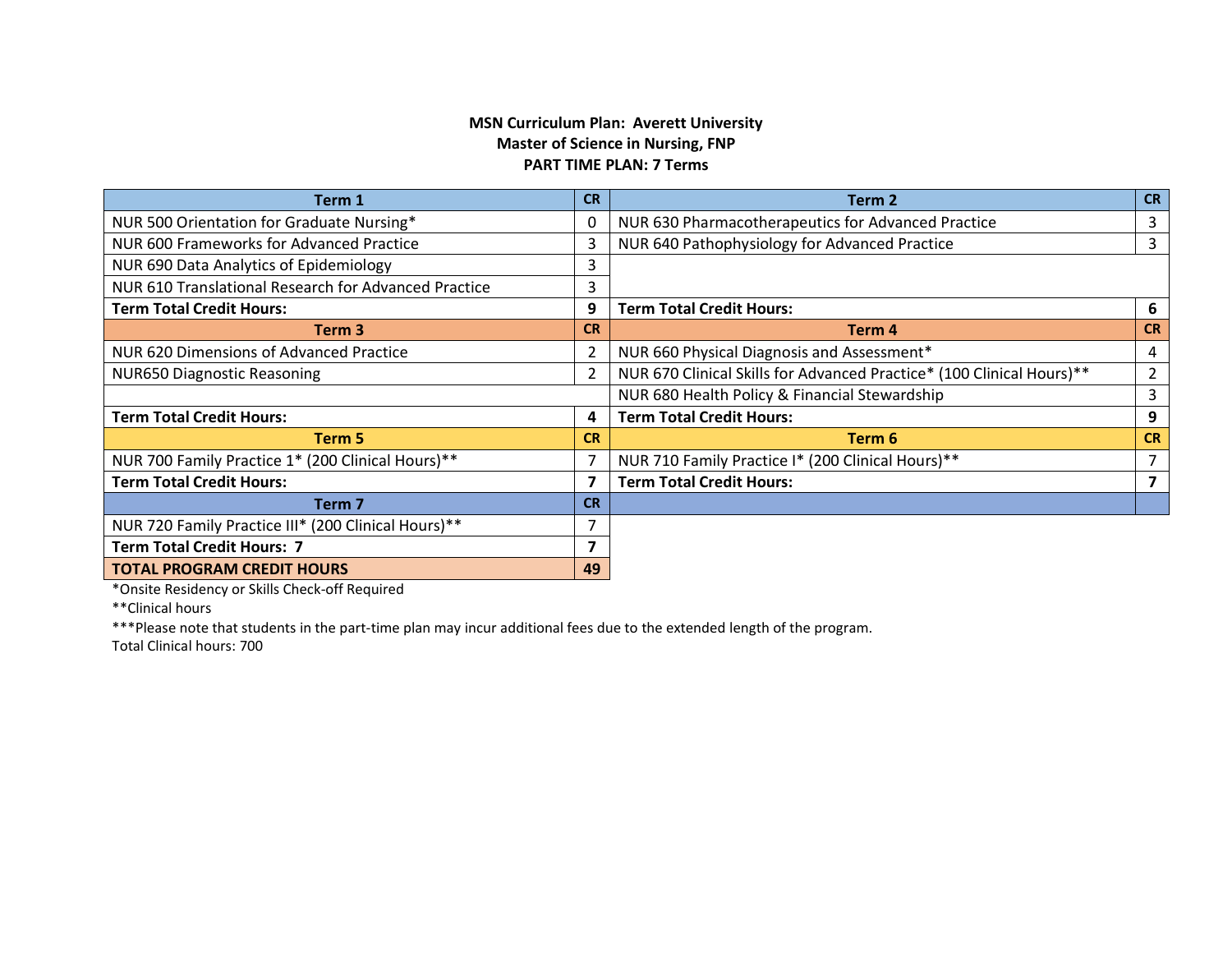## **Post-Graduate APRN Certificate, Family Nurse Practitioner FULL TIME PLAN: 5 Terms (Those who are currently NPs may only need the last 3 Terms)**

| Term 1                                                        | <b>CR</b>      | Term 2                                                            | <b>CR</b> |
|---------------------------------------------------------------|----------------|-------------------------------------------------------------------|-----------|
| NUR 500 Orientation for Graduate Nursing                      | 0              | NUR 660 Physical Diagnosis and Assessment* (100 Clinical hours)** | 4         |
| NUR 630 Pharmacotherapeutics for Advanced Practice            | 3              | NUR 670 Clinical Skills for Advanced Practice*                    |           |
| NUR 640 Pathophysiology for Advanced Practice                 | 3              | NUR 680 Health Policy and Financial Stewardship                   | 3         |
| NUR 650 Diagnostic Reasoning Orientation for Graduate Nursing | $\overline{2}$ | NUR 620 Dimensions of Advanced Practice                           |           |
| <b>Term total credit hours</b>                                | 8              | <b>Term total credit hours:</b>                                   | 11        |
| Term <sub>3</sub>                                             | <b>CR</b>      | Term 4                                                            | <b>CR</b> |
| NUR 700 Family Practice 1* (200 clinical hours) **            | 7              | NUR 710 Family Practice II * (200 Clinical Hours)**               |           |
| Term total credit hours: 7                                    |                | <b>Term total credit hours:</b>                                   |           |
| Term 5                                                        | <b>CR</b>      |                                                                   |           |
| NUR 720 Family Practice III * (200 Clinical Hours)**          | $\overline{ }$ |                                                                   |           |
| Term total credit hours: 7                                    | 7              |                                                                   |           |
| <b>TOTAL PROGRAM CREDIT HOURS</b>                             | 40             |                                                                   |           |

\*Onsite Residency or Skills Check-off Required

\*\*Clinical hours required

\*\*\*Gap Analysis required to ensure all other requirements have been met

700 Clinical hours required